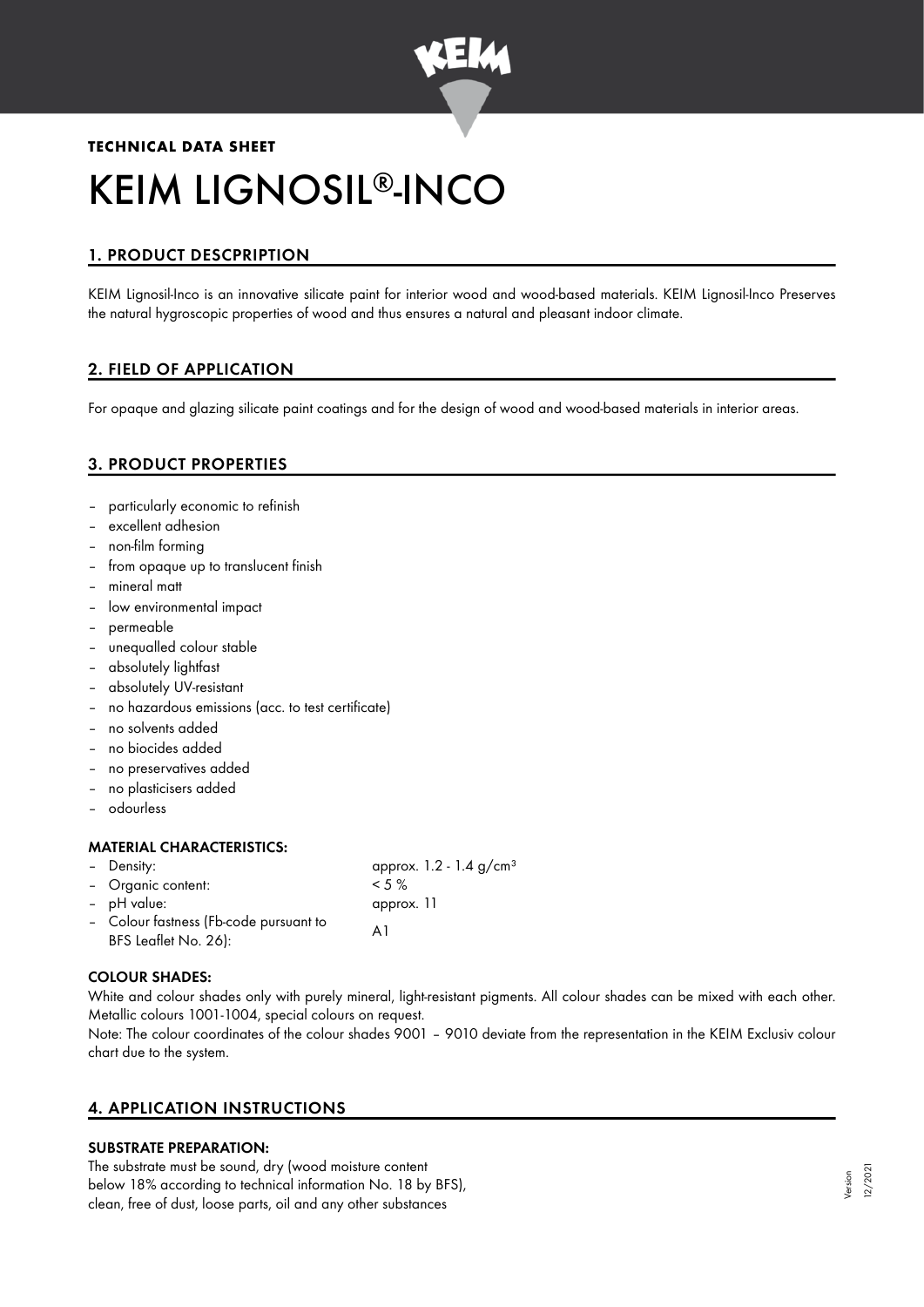with separative properties. Planed larch wood must be sanded before priming. In the case of wood coatings, discolouration may occur due to wood ingredients. Please refer to the Technical Data Sheet KEIM Lignosil-Scudo.

#### APPLICATION CONDITIONS:

Ambient and substrate temperature during application and drying must be ≥ 5 °C.

#### APPLICATION:

KEIM Lignosil-Inco can be applied with a brush, roller or airless device (nozzle ≥ 417). Coats with KEIM Lignosil-Inco must always be applied twice. The top coat is applied after the first paint coating has dried, at the earliest after 24 hours. To achieve opaque coatings, apply KEIM Lignosil-Inco undiluted. Glazing coatings can be achieved by diluting KEIM Lignosil-Inco with KEIM Lignosil-Inco-DL. A mixing ratio in the range of 1:1 to 1:20 is recommended (KEIM Lignosil-Inco : KEIM Lignosil-Inco-DL).

Note: The colour effect of KEIM Lignosil-Inco depends on the type of wood, the nature of the substrate and the method of application and can only be determined by applying samples. In the case of wood coatings, discolouration may occur due to wood ingredients. Please refer to the technical data sheet KEIM Lignosil-Scudo!

#### CONSUMPTION:

approx.  $0.2 \frac{1}{m^2}$  for two coatings.

These material consumption values are guide values for smooth substrates. Exact consumption values must be determined by means of test areas.

### CLEANING OF TOOLS:

Clean immediately with water.

## 5. PACKAGING

| <b>Container content</b> | Unit of measure | Quantity on pallet | Type of container |
|--------------------------|-----------------|--------------------|-------------------|
| 20                       |                 | 22                 | tin bucket        |
|                          |                 | 70                 | tin bucket        |
| 2.5                      |                 | 160                | tin can           |
|                          |                 |                    | tin can           |

#### 6. STORAGE

| max. storage time | <b>Storage conditions</b>                                                                   |
|-------------------|---------------------------------------------------------------------------------------------|
| 12 months         | cool<br>frost-free<br>keep container tightly sealed.<br>protected from heat and direct sun. |

## 7. DISPOSAL

For disposal information refer to section 13 of the safety data sheet.

#### EC WASTE CODE:

Waste code: 08 01 12